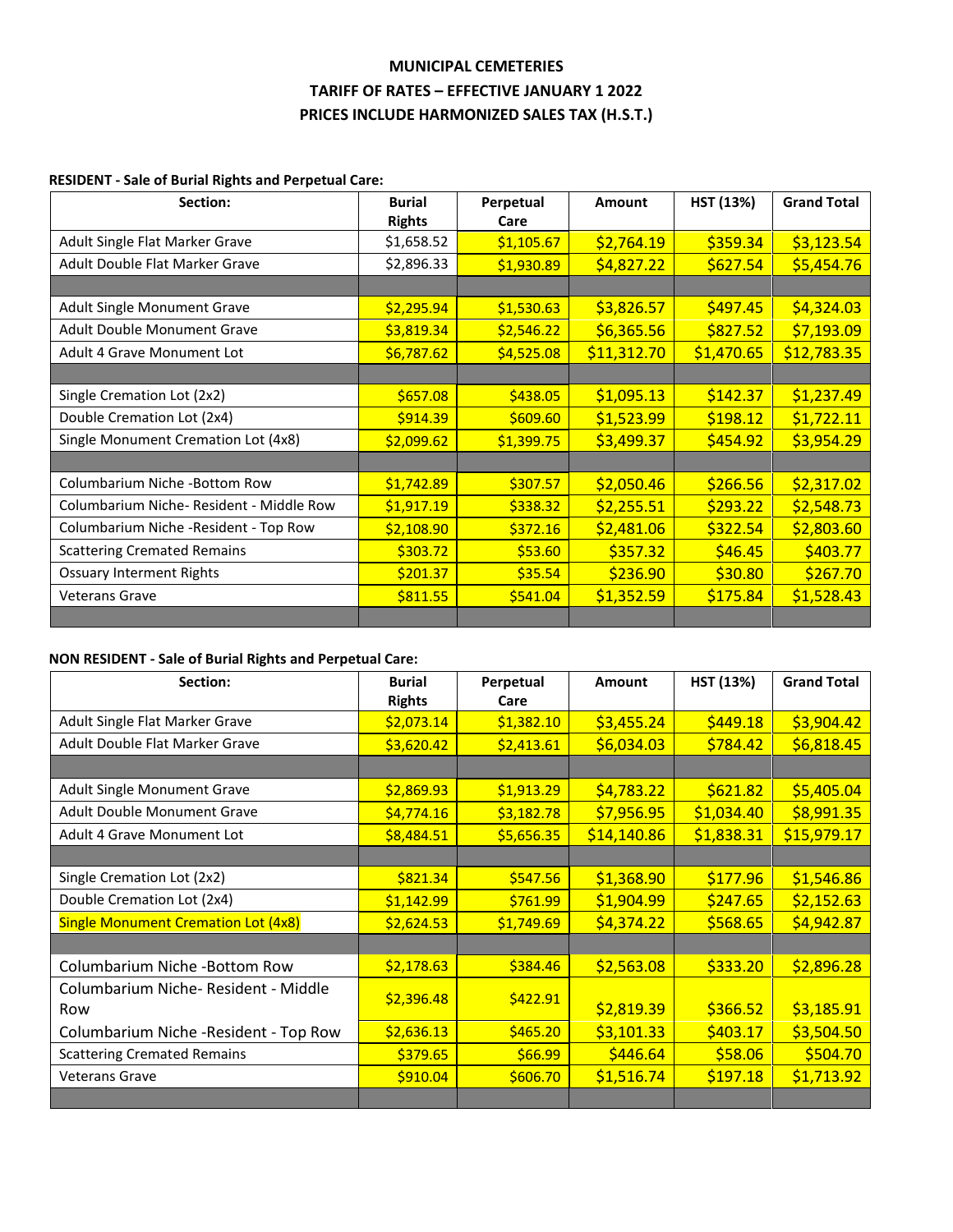# **MUNICIPAL CEMETERIES TARIFF OF RATES – EFFECTIVE JANUARY 1 2022 PRICES INCLUDE HARMONIZED SALES TAX (H.S.T.)**

| Interment Fees to Open & Close Grave (Price Inc.<br>\$10.00 Provincial Fee) | <b>Fees</b> | <b>HST (13%)</b> | <b>Grand Total</b> |
|-----------------------------------------------------------------------------|-------------|------------------|--------------------|
| <b>Adult Regular Depth</b>                                                  | \$1,192.67  | \$155.05         | \$1,347.72         |
| Adult Double Depth                                                          | \$1,448.29  | \$188.28         | \$1,636.57         |
| Child                                                                       | \$559.07    | \$72.68          | \$631.75           |
| Infant                                                                      | \$323.49    | \$42.05          | \$365.54           |
| Cremated - Burial                                                           | \$506.69    | \$65.87          | \$572.56           |
| <b>Columbarium Niche</b>                                                    | \$366.24    | \$47.61          | \$413.85           |
| <b>Ossuary Interment</b>                                                    | \$309.00    | \$40.17          | \$349.17           |

| <b>Monument Preparing Foundation (Upright Monument)</b><br><b>Amount</b> |          |                |
|--------------------------------------------------------------------------|----------|----------------|
| Per / Square Foot                                                        | \$181.20 | + H.S.T. (13%) |
| Minimum Charge                                                           | \$400.00 |                |
| Foundation of Vase Assembly                                              | \$123.48 | + H.S.T. (13%) |

| Marker Setting: \$0.61 / Ins. Sq.                               | Amount   | H.S.T. (13%) | <b>Grand Total</b> |  |
|-----------------------------------------------------------------|----------|--------------|--------------------|--|
| Flat Marker Calculation: Length x Width x $0.59 + *1.13$ H.S.T. |          |              |                    |  |
| Example: Marker 18 X 24                                         |          |              |                    |  |
| <b>Corner Posts</b>                                             | \$36.05  | \$4.69       | \$40.74            |  |
| Separate Vase Assembly                                          | \$150.72 | \$19.59      | \$170.31           |  |
| <b>Bronze Plaque</b>                                            | \$537.10 | \$69.82      | \$606.92           |  |

| <b>Monument &amp; Flat Marker Care Fund:</b> | Amount   | H.S.T. (13%) | <b>Grand Total</b> |
|----------------------------------------------|----------|--------------|--------------------|
| Flat Marker Over 172 Sq /In                  | \$100.00 | \$13.00      | \$113.00           |
| Monument Up to Four (4) Feet                 | \$200.00 | \$26         | \$226.00           |
| Monument Over Four (4) Feet                  | \$400.00 | \$42         | \$442.00           |

| <b>Miscellaneous Surcharges</b>                         | Amount     | H.S.T. (13%) | <b>Grand Total</b> |
|---------------------------------------------------------|------------|--------------|--------------------|
| Winter Interment Burial (December 1 - March 31)         | \$225.05   | \$29.26      | \$254.31           |
| Late Funeral (after 3:30pm on Weekdays/ Weekends)       | \$380.49   | \$49.46      | \$429.95           |
| Weekend Funeral (Saturday and Sunday Fee)               | \$705.49   | \$91.71      | \$797.20           |
| <b>Statutory Holidays</b>                               | \$735.10   | \$95.56      | \$830.66           |
| Concrete Liner Installed                                | \$1,136.57 | \$147.75     | \$1,284.32         |
| Burying an Oversized Casket                             | \$681.63   | \$88.61      | \$770.24           |
| <b>Burying an Oversized Vault</b>                       | \$681.63   | \$88.61      | \$770.24           |
| Cemetery Heritage Bench                                 | \$3,586.55 | \$466.25     | \$4,052.80         |
| Regular Transfer of Interment Rights (Owner Transfer)   | \$154.50   | \$20.09      | \$174.59           |
| <b>Genealogical Information</b>                         | \$103.00   | \$13.39      | \$116.39           |
| Niche Engraving                                         | \$761.21   | \$98.96      | \$860.17           |
| Land Record Search (Legal Inquiries (Lawyer's Letters)) | \$103.00   | \$13.39      | \$116.39           |
| <b>Replacement Deeds</b>                                | \$103.00   | \$13.39      | \$116.39           |